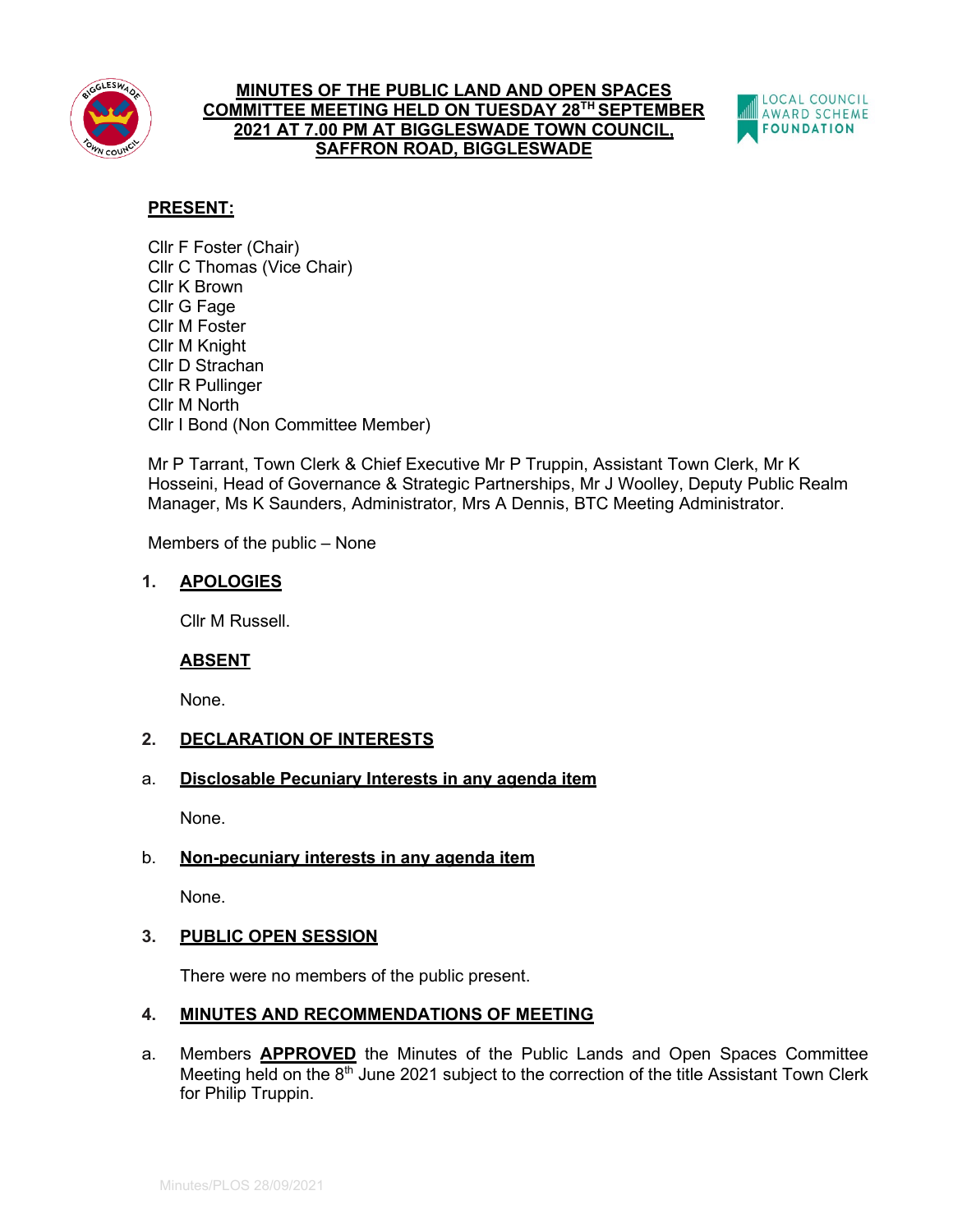# **5. MATTERS ARISING**

Members thanked the Public Realm Team for the excellent display of the flower beds and hanging baskets this year.

## **6. ITEMS FOR CONSIDERATION**

### a. **Allotment Storage Building**

The Public Realm Manager gave Members an oral update on the allotment storage building. The Allotment Association has been consulted. Consideration is still given to a solution. This will either be a semi/permanent storage option. A further report will follow.

## b. **Allotment Track Improvements & Maintenance**

The Public Realm Manager gave an oral update on the allotment track improvements and maintenance. Although the required certification to use "road planing's" from Ringway Jacobs (RJ) has been obtained, access to the site with the normal large lorries used for this purpose is not possible. Although negotiations with Ringway Jacobs (RJ) will continue, alternative track surfacing materials from builders' merchants and other sources including those to be suggested by Cllr I Bond will be investigated. A further report will follow.

### c. **Additional Allotments and the Wildflower Meadow**

The Public Realm Manager gave Members an oral update on additional allotments and the Wildflower Meadow. The Town Council is in consultation with Central Bedfordshire in an effort to extend the current allotment offer and one possible solution is to allocate a portion of the Wildflower Meadow. There is a significant waiting list for new allotment plots. Other green spaces are also being explored. A further report will follow.

### d. **Allotment Plot Maintenance Issues**

A small number of allotments are overgrown and a number of invoices remain unpaid. A final letter will be sent out to all interested parties with a clear end date. If allotment holders do not respond appropriately then their agreement will be terminated by the Council.

In addition the broader policy will be reviewed to ensure all contractual conditions are properly reflected.

## e. **Allotment Directional Signage**

The Public Realm Manager gave the Members an oral update on allotment directional signage. The Town Council is in the process of providing new directional signate and will in time renumber the plots. Any new numbers will take into consideration an allowance for half plots. All signage will be branded. A further report will follow.

### f. **Apollo Gardens Play Area Adoption and Financial Settlement**

The Head of Governance and Strategic Partnerships gave Members an oral update on the Apollo Gardens play area. There has been a considerable delay in the adoption of this site. Consultations continue with a representative of Central Bedfordshire Council. Consideration will also have to be given to the S106 agreement that existed at the time. This work should be considered as a high priority. A further report will follow.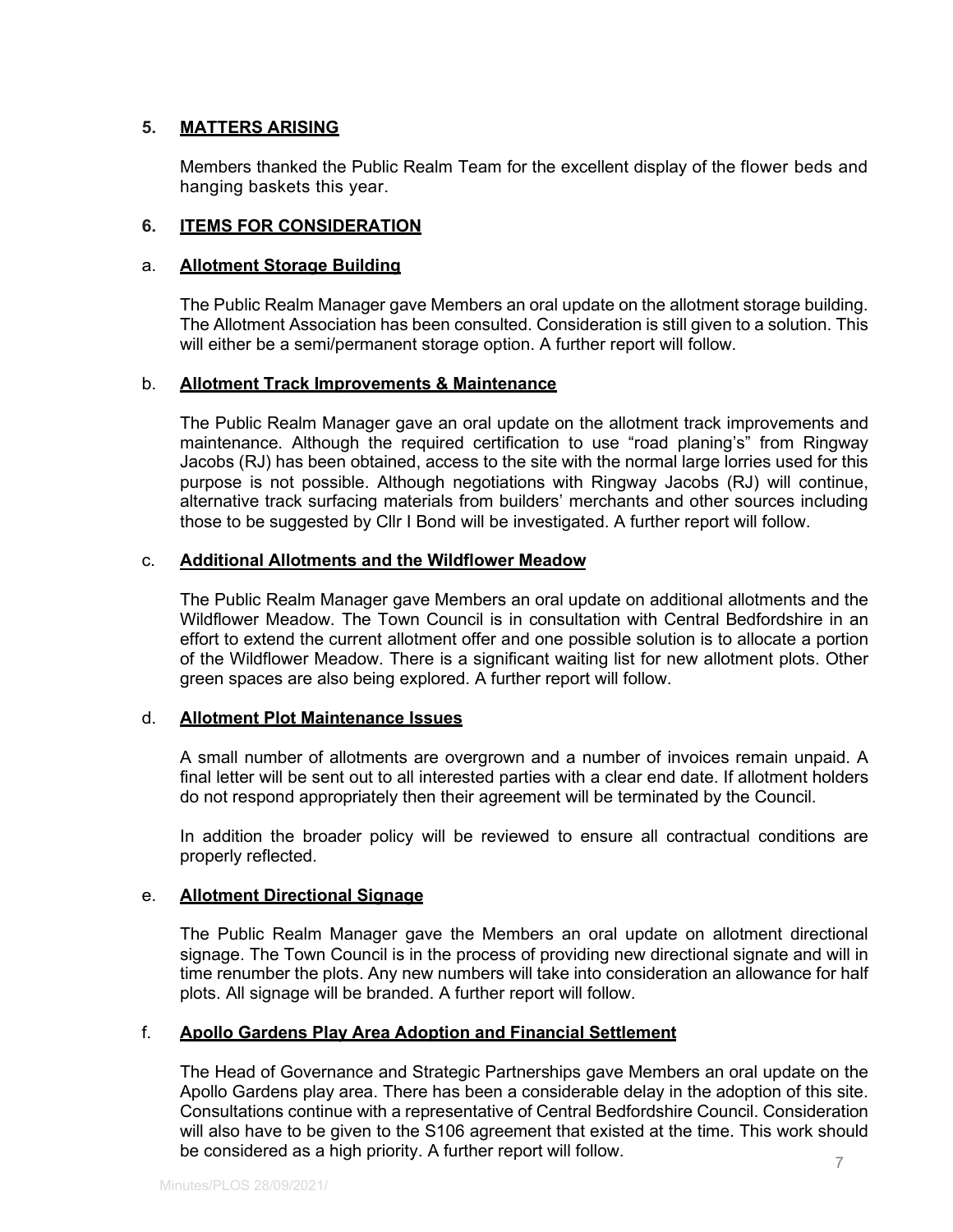## g. **Future Adoption of Play Areas**

The Head of Governance and Strategic Partnerships gave Members an oral update on the future adoption of play areas. A clear policy and process needs to be determined so as to maximise the opportunities for adoption.

There are a further nine play areas under consideration that are currently managed by developers. A further report will follow.

### **7. ITEMS FOR INFORMATION**

None.

### **8. PUBLIC OPEN SESSION**

To adjourn for a period of up to 15 minutes to allow members of the public to put questions or to address the Council, through the Chairman, in respect of any other business of the Town Council.

There were no members of the public present.

### **9. EXEMPT ITEMS**

Pursuant to section 1(2) of the public bodies (Admission to Meetings) Act 1960 Council **resolved** to exclude the public and press by reason of the confidential nature of the business about to be transacted.

(10a. Play Area Improvements) (10b. Tree Inventory)

The following resolution was **moved** that is advisable in the public interest that the public and press are excluded whilst the following exempt item issue is discussed.